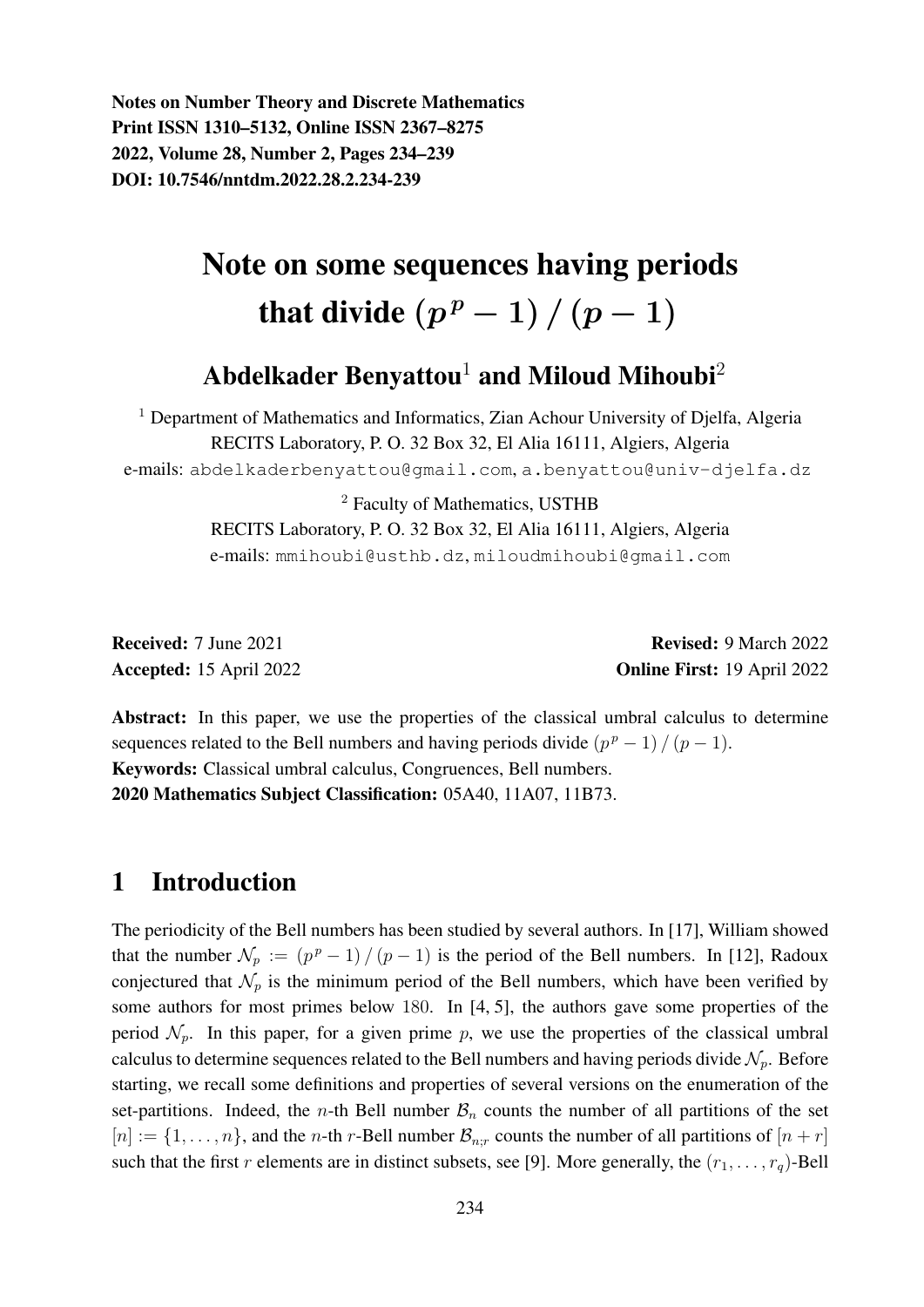number  $\mathcal{B}_{n,r_1,\dots,r_q}$  counts the number of all partitions of  $[n]$  such that the elements of each of the q sets

$$
[R_1] := \{1, \ldots, r_1\},
$$
  
\n
$$
[R_2] := \{r_1 + 1, \ldots, r_1 + r_2\},
$$
  
\n
$$
\vdots
$$
  
\n
$$
[R_q] := \{r_1 + \cdots + r_{q-1} + 1, \ldots, r_1 + \cdots + r_q\},
$$

are in distinct subsets, see [8]. Furthermore, the number of partitions of  $[n]$  without singletons and the number of partitions of  $[n+1]$  with the large singleton  $k+1$  are denoted, respectively, by  $\mathcal{V}_n$  and  $\mathcal{V}_{n;k}$ , see [16]. Let B be the Bell umbra introduced by Rota et al. [13–15], given by  $B<sup>n</sup> = B<sub>n</sub>$ . The above numbers can be represented by B, as follows [2, 16]:

$$
\mathcal{B}_{n;r} = (\mathbf{B} + r)^n,
$$
  
\n
$$
\mathcal{B}_{n;r_1,\dots,r_q} = \mathbf{B}^n (\mathbf{B})_{r_1} \cdots (\mathbf{B})_{r_q},
$$
  
\n
$$
\mathcal{V}_n = (\mathbf{B} - 1)^n,
$$
  
\n
$$
\mathcal{V}_{n;k} = \mathbf{B}^k (\mathbf{B} - 1)^{n-k},
$$

where  $(x)_n$  is the falling factorial defined by

$$
(x)_n = x (x - 1) \cdots (x - n + 1)
$$
, if  $n \ge 1$  and  $(x)_0 = 1$ .

Also, for any polynomial f, and any non-negative integer n, we have, [7]

$$
\left(\mathbf{B}\right)_{n} f\left(\mathbf{B}\right) = f\left(\mathbf{B} + n\right). \tag{1.1}
$$

In particular, for  $f(x) = 1$ , we obtain

$$
\mathbf{(B)}_n = 1. \tag{1.2}
$$

For more information on the umbral calculus and its applications one can see [1–3, 7, 13, 15]. For any non-negatives integers  $n, s \geq 1$ , and any prime p, it is known from [6] that we have

$$
\mathcal{B}_{n+p^s} \equiv s\mathcal{B}_n + \mathcal{B}_{n+1} \pmod{p} \,. \tag{1.3}
$$

We also have, [10–12]

$$
\mathcal{B}_{n+\mathcal{N}_p} \equiv \mathcal{B}_n \,(\text{mod } p),
$$

where

$$
\mathcal{N}_s = 1 + p + \dots + p^{s-1} = \frac{p^s - 1}{p - 1}, \ s = 1, 2, \dots
$$

In the remainder of this paper, we use the identity

$$
x^n = \sum_{k=0}^n \begin{Bmatrix} n \\ k \end{Bmatrix} (x)_k, \tag{1.4}
$$

where  $\{n\}$  is the  $(n, k)$ -th Stirling number of the second kind, which counts the number of partitions of the set  $[n]$  into k non-empty subsets. Also, for any numbers a and b we denote by  $a \equiv b$  to mean  $a \equiv b \pmod{p}$ .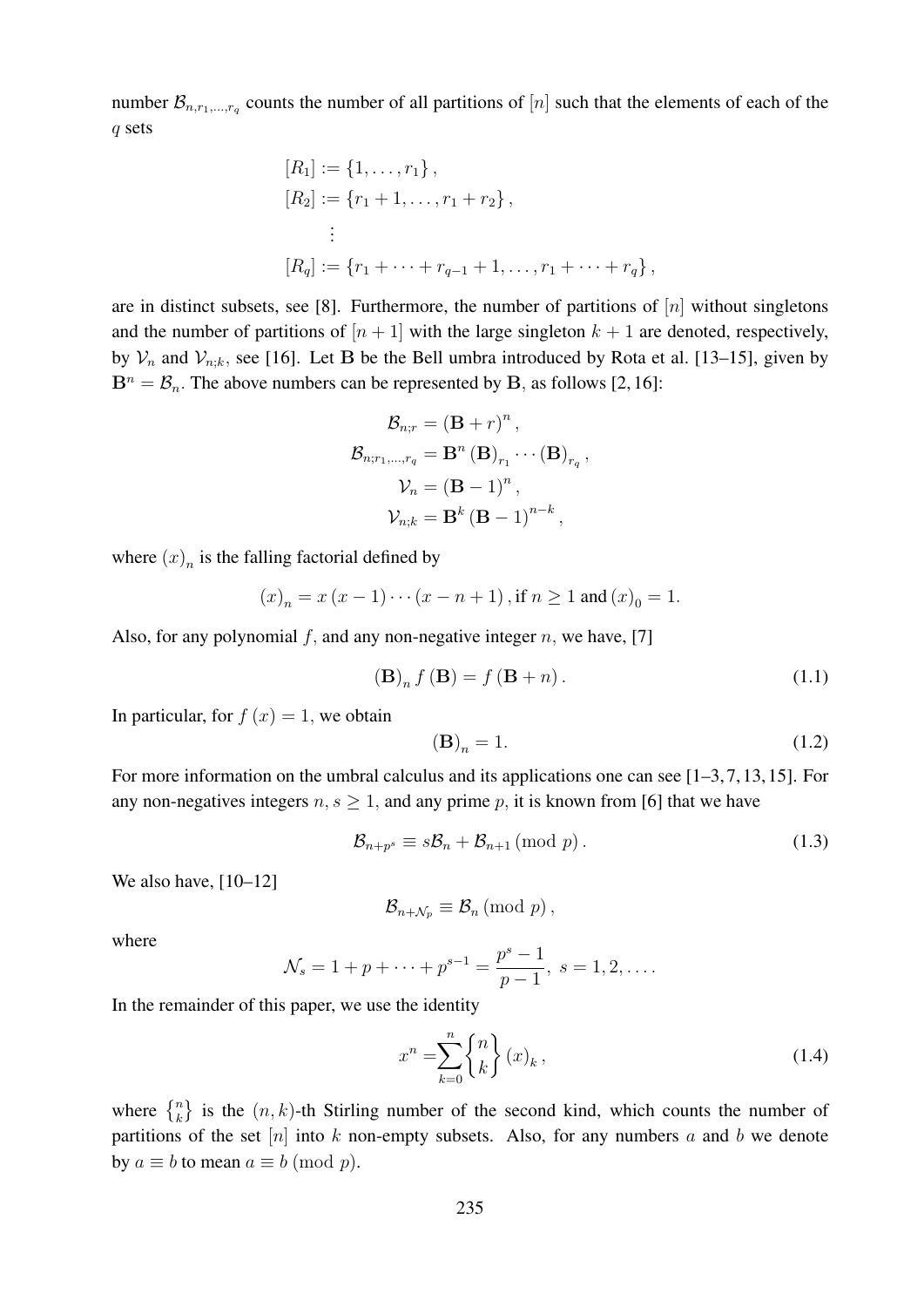### 2 Period of some sequences linked to Bell numbers

The key of the main results is given by the following theorem.

**Theorem 2.1.** Let f be a polynomial in  $\mathbb{Z}[x]$ . Then for any prime p, and any non-negative *integers*  $n, s \geq 0$ *, there holds* 

$$
\mathbf{B}^{\mathcal{N}_{s+1}-1}f\left(\mathbf{B}\right) \equiv \left(\mathbf{B} + s\right)_{s} f\left(\mathbf{B}\right). \tag{2.1}
$$

*Proof.* It suffices to take  $f(x) = x^n$ . We proceed by induction on s. It is obvious that the congruence (2.1) is true for  $s = 0$  and for  $s = 1$ , by (1.3) we have

$$
\mathbf{B}^{n+\mathcal{N}_1-1} = \mathbf{B}^n \equiv (\mathbf{B} + 1)_0 \mathbf{B}^n,
$$

and

$$
B^{n+\mathcal{N}_2-1} = B^{n+p} \equiv B^n + B^{n+1} = (B+1)_1 B^n.
$$

Assume that  $B^{n+\mathcal{N}_s-1} \equiv (B + s - 1)_{s-1} B^n, s \ge 1$ . Then

$$
\mathbf{B}^{n+\mathcal{N}_{s+1}-1} = \mathbf{B}^{p^s} \mathbf{B}^{n+\mathcal{N}_s-1} \equiv \mathbf{B}^{p^s} \left( \mathbf{B} + s - 1 \right)_{s-1} \mathbf{B}^n = \left( \mathbf{B} + s - 1 \right)_{s-1} \mathbf{B}^{n+p^s}.
$$

By (1.3) we have  $\mathbf{B}^{n+p^s} \equiv s\mathbf{B}^n + \mathbf{B}^{n+1}$ . Then

$$
B^{n+\mathcal{N}_{s+1}-1} \equiv (B + s - 1)_{s-1} B^{n+p^s}
$$
  
\n
$$
\equiv (B + s - 1)_{s-1} (sB^n + B^{n+1})
$$
  
\n
$$
= (B + s - 1)_{s-1} (B + s) B^n
$$
  
\n
$$
= (B + s)_{s} B^n.
$$

This completes the inductive step.

**Proposition 2.2.** Let f be a polynomial in  $\mathbb{Z}[X]$ . Then for any prime number p and any integer *r such that*  $0 \le r \le p - 1$ *, we have* 

$$
\left(\mathbf{B} - 1\right)_r \mathbf{B}^{\mathcal{N}_{p-r}} f\left(\mathbf{B}\right) \equiv f\left(\mathbf{B}\right). \tag{2.2}
$$

*In particular for*  $r = 0$ *, we get* 

$$
\mathbf{B}^{\mathcal{N}_p} f(\mathbf{B}) \equiv f(\mathbf{B}). \tag{2.3}
$$

*Proof.* By Theorem 2.1, the identity  $(x)_{n+m} = (x)_n (x - n)_m$  and the congruence

$$
\mathbf{B}^p - \mathbf{B} \equiv (\mathbf{B})_p = 1,
$$

we obtain

$$
(\mathbf{B} - 1)_r \mathbf{B}^{N_{p-r}} f(\mathbf{B}) = (\mathbf{B} (\mathbf{B} - 1)_r) (\mathbf{B}^{N_{p-r}-1} f(\mathbf{B}))
$$
  
\n
$$
\equiv (\mathbf{B})_{r+1} (\mathbf{B} + p - r - 1)_{p-r-1} f(\mathbf{B})
$$
  
\n
$$
\equiv (\mathbf{B})_{r+1} (\mathbf{B} - r - 1)_{p-r-1} f(\mathbf{B})
$$
  
\n
$$
= (\mathbf{B})_p f(\mathbf{B})
$$
  
\n
$$
= f(\mathbf{B}).
$$

 $\Box$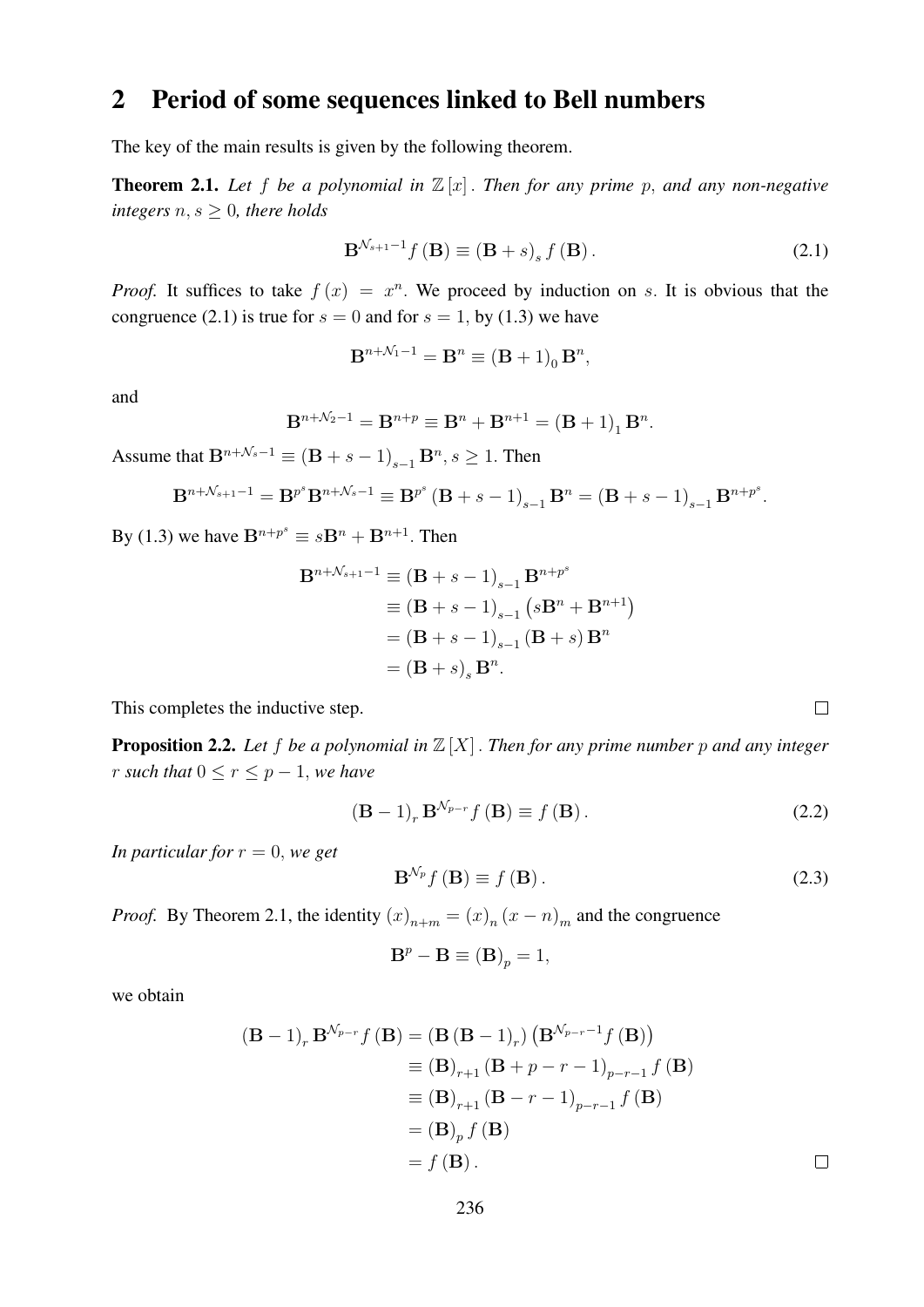Corollary 2.1. *For any prime number* p *and any non-negative integer* n, *we have*

$$
\mathcal{B}_{n+\mathcal{N}_p} \equiv \mathcal{B}_n,\tag{2.4}
$$

$$
\mathcal{B}_{n+\mathcal{N}_p;r} \equiv \mathcal{B}_{n;r},\tag{2.5}
$$

$$
\mathcal{B}_{n+\mathcal{N}_p;r_1,\ldots,r_q} \equiv \mathcal{B}_{n;r_1,\ldots,r_q},\tag{2.6}
$$

$$
\mathcal{V}_{n+\mathcal{N}_p;k+\mathcal{N}_p} \equiv \mathcal{V}_{n;k}.\tag{2.7}
$$

*Proof.* We use the identity  $(B)_n f(B) = f(B+n)$  and apply the congruence (2.3) on the polynomials  $x^n$ ,  $(x)_r x^n$ ,  $x^n (x)_{r_1} \cdots (x)_{r_q}$  and  $x^k (x-1)^{n-k}$ .  $\Box$ 

Remark 2.3. *Using the identities* (1.1) *and* (1.4)*, the congruence* (2.3) *can be written as*

$$
\sum_{j=1}^{N_p} \begin{Bmatrix} \mathcal{N}_p \\ j \end{Bmatrix} f(\mathbf{B} + j) \equiv f(\mathbf{B}).
$$
\n(2.8)

**Example 1.** By application of the congruence (2.8) on the polynomials  $(x + r)^n$ ,  $(x - 1)^n$  and  $x^{n}(x)_{r_{1}}\cdots(x)_{r_{q}}$ , we get

$$
\sum_{j=1}^{\mathcal{N}_p}\binom{\mathcal{N}_p}{j}\mathcal{B}_{n;r+j}\equiv \mathcal{B}_{n;r},\\ \sum_{j=1}^{\mathcal{N}_p}\binom{\mathcal{N}_p}{j}\mathcal{B}_{n;j-1}\equiv \mathcal{V}_n,\\ \sum_{j=1}^{\mathcal{N}_p}\binom{\mathcal{N}_p}{j}\mathcal{B}_{n;r_1,...,r_q,j}\equiv \mathcal{B}_{n;r_1,...,r_q}
$$

**Corollary 2.2.** *For any non-negative integers* n, r and any prime number  $p > r$ , we have

$$
\mathcal{B}_{n+\mathcal{N}_p-\mathcal{N}_{p-r}} \equiv \mathcal{B}_{n-1,r+1}.\tag{2.9}
$$

.

*In particular, for*  $r = 1$  *or*  $r = 2$ *, we obtain* 

$$
\mathcal{B}_{n+p^{p-1}} \equiv \mathcal{B}_{n-1,2}, \ \mathcal{B}_{n+p^{p-2}+p^{p-1}} \equiv \mathcal{B}_{n-1,3}, \tag{2.10}
$$

*and by replacing n by*  $n + 1 + \mathcal{N}_{p-r}$ *, we get* 

$$
\mathcal{B}_{n+\mathcal{N}_{p-r},r+1}\equiv \mathcal{B}_{n+1}.
$$

*Proof.* If we take  $f(x) = x^{n + \sqrt{p} - \sqrt{p} - r}$  in (2.2), then

$$
\mathbf{B}^{n+\mathcal{N}_p}(\mathbf{B}-1)_r \equiv \mathbf{B}^{n+\mathcal{N}_p-\mathcal{N}_{p-r}}.
$$

On the other hand, we have

$$
\mathbf{B}^{n+\mathcal{N}_p}(\mathbf{B}-1)_r \equiv (\mathbf{B}-1)_r \mathbf{B}^n = (\mathbf{B})_{r+1} \mathbf{B}^{n-1} = (\mathbf{B}+r+1)^{n-1},
$$

which gives  $\mathbf{B}^{n+\mathcal{N}_p-\mathcal{N}_{p-r}} \equiv (\mathbf{B}+r+1)^{n-1}$ , i.e.,  $\mathcal{B}_{n+\mathcal{N}_p-\mathcal{N}_{p-r}} \equiv \mathcal{B}_{n-1,r+1}$ .

 $\Box$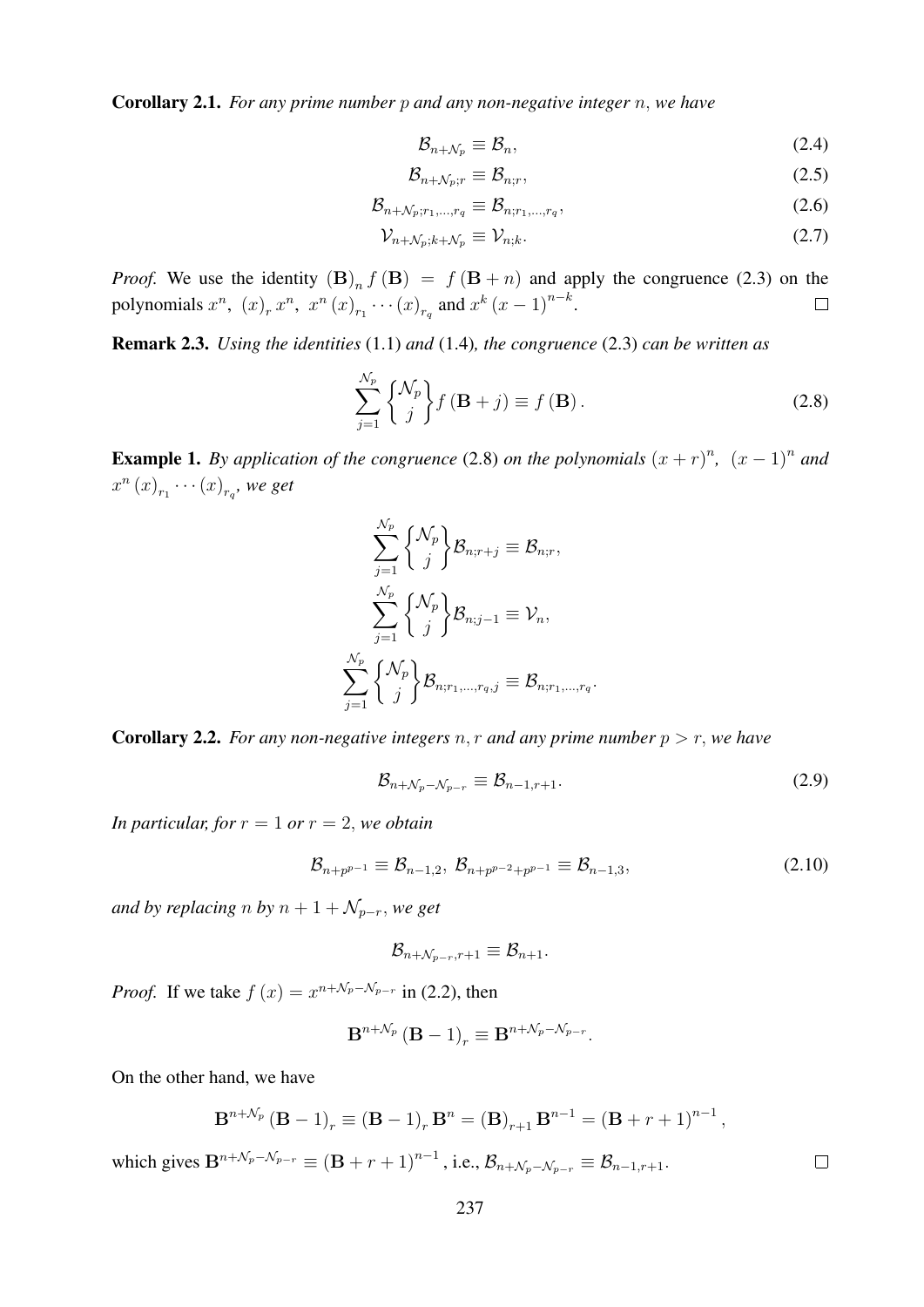**Remark 2.4.** *The congruences* (2.10) *can also be obtained by taking*  $s = p - 1$  *or*  $p - 2$  *in the congruence*

$$
\mathcal{B}_{n+p^s} \equiv s\mathcal{B}_n + \mathcal{B}_{n+1},
$$

*and can be written as*

$$
\mathcal{B}_{n+p^{p-1}} \equiv \mathcal{B}_{n+1} - \mathcal{B}_n,
$$
  

$$
\mathcal{B}_{n+p^{p-2}+p^{p-1}} \equiv \mathcal{B}_{n+1+p^{p-2}} - \mathcal{B}_{n+p^{p-2}} \equiv \mathcal{B}_{n+2} - 3\mathcal{B}_{n+1} + 2\mathcal{B}_n.
$$

**Corollary 2.3.** Let  $n, r_1, \ldots, r_m$  be non-negative integers, and let  $p > \max(r_1, \ldots, r_m)$  be a *prime number. Then for any polynomial*  $f$  *in*  $\mathbb{Z}[X]$ *, there holds* 

$$
(\mathbf{B} - 1)_{r_1} \cdots (\mathbf{B} - 1)_{r_m} \mathbf{B}^{\mathcal{N}_{p-r_1} + \cdots + \mathcal{N}_{p-r_m}} f(\mathbf{B}) \equiv f(\mathbf{B}). \tag{2.11}
$$

*Proof.* By (2.2), we have

$$
(\mathbf{B} - 1)_r \mathbf{B}^{N_{p-r}} f(\mathbf{B}) \equiv f(\mathbf{B}), \ \ 0 \le r \le p - 1. \tag{2.12}
$$

 $\Box$ 

This congruence proves the following

$$
(\mathbf{B} - 1)_{r_1} \cdots (\mathbf{B} - 1)_{r_m} \mathbf{B}^{\mathcal{N}_{p-r_1} + \cdots + \mathcal{N}_{p-r_m}} f(\mathbf{B})
$$
  
\n
$$
= (\mathbf{B} - 1)_{r_1} \cdots (\mathbf{B} - 1)_{r_{m-1}} \mathbf{B}^{\mathcal{N}_{p-r_1} + \cdots + \mathcal{N}_{p-r_{m-1}}} [(\mathbf{B} - 1)_{r_m} \mathbf{B}^{\mathcal{N}_{p-r_m}} f(\mathbf{B})]
$$
  
\n
$$
\equiv (\mathbf{B} - 1)_{r_1} \cdots (\mathbf{B} - 1)_{r_{m-1}} \mathbf{B}^{\mathcal{N}_{p-r_1} + \cdots + \mathcal{N}_{p-r_{m-1}}} f(\mathbf{B})
$$
  
\n
$$
\equiv \cdots
$$
  
\n
$$
\equiv (\mathbf{B} - 1)_{r_1} \mathbf{B}^{\mathcal{N}_{p-r_1}} f(\mathbf{B})
$$
  
\n
$$
\equiv f(\mathbf{B}).
$$

**Example 2.** For  $f(x) = x^{n+m}$  in (2.11)*, we get* 

$$
\mathbf{B}^{n}(\mathbf{B})_{r_{1}+1}\cdots(\mathbf{B})_{r_{m}+1}\,\mathbf{B}^{\mathcal{N}_{p-r_{1}}+\cdots+\mathcal{N}_{p-r_{m}}}\equiv\mathbf{B}^{n+m},
$$

*or, equivalently,*

$$
\mathcal{B}_{n+\mathcal{N}_{p-r_1}+\cdots+\mathcal{N}_{p-r_m};r_1+1, ..., r_m+1}\equiv \mathcal{B}_{n+m}.
$$

*For*

$$
r_1 = \cdots = r_m = p-1, r_1 = \cdots = r_m = 0 \text{ or } m = 1,
$$

*we obtain the congruences*

$$
\mathcal{B}_{n+m;p,...,p}\equiv \mathcal{B}_{n+m},\quad \mathcal{B}_{n+m\mathcal{N}_p;1,...,1}\equiv \mathcal{B}_{n+m},\quad \mathcal{B}_{n+\mathcal{N}_{p-r};r+1}\equiv \mathcal{B}_{n+1}.
$$

#### 3 Conclusion

Knowing that  $\mathcal{N}_p$  is the period of the Bell numbers, we managed to generate sequences related to Bell numbers having the same period. Among these sequences, let us quote the r-Bell numbers, the  $(r_1, \ldots, r_q)$ -Bell numbers, and a sequence of numbers related to the partitions on a finite set. More generally, according to congruences (2.2) and (2.3), one can generate several sequences having the same period  $\mathcal{N}_p$ . So, some questions about the minimum period may arise: when does such a sequence have the same minimum period as that of Bell numbers? In particular, for what values of r, the numbers  $\mathcal{B}_n$  and  $\mathcal{B}_{n,r}$  have the same minimum period?